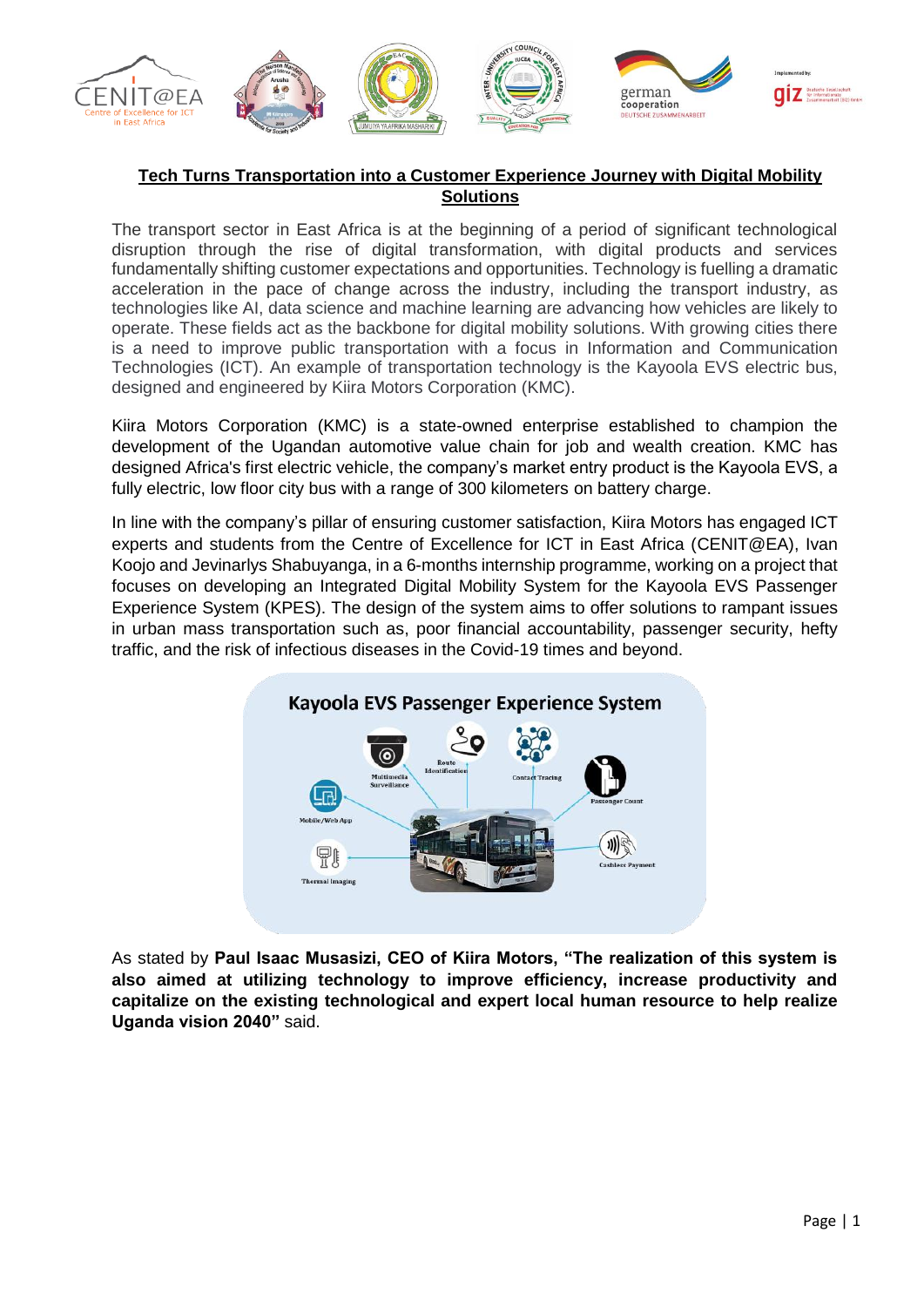



*CENIT@EA students during a*  **Requirements Elicitation Exercise on** *Kayoola EVS Bus*





CENIT@EA students were tasked to design systems that consists of cutting-edge technologies to bring the state-of-the-art customer-centric digital solutions to Kayoola EVS Customer Experience, including AI based passenger counting and social distance analysis, electronic ticketing and cashless payments, Thermal Imaging technology for automatic onboard temperature measurement of passengers, Multimedia Surveillance system for enhanced passenger security, GPS for route identification and automated stops announcement. The entire engagement involved students working on new innovations that offer customers mobility rather than transport through integration of digital products and services that are focused on customer needs.

During this COVID-19 pandemic, health and safety guidelines became one of the highlights of the electric buses, where the CCTV surveillance system has been equipped with automated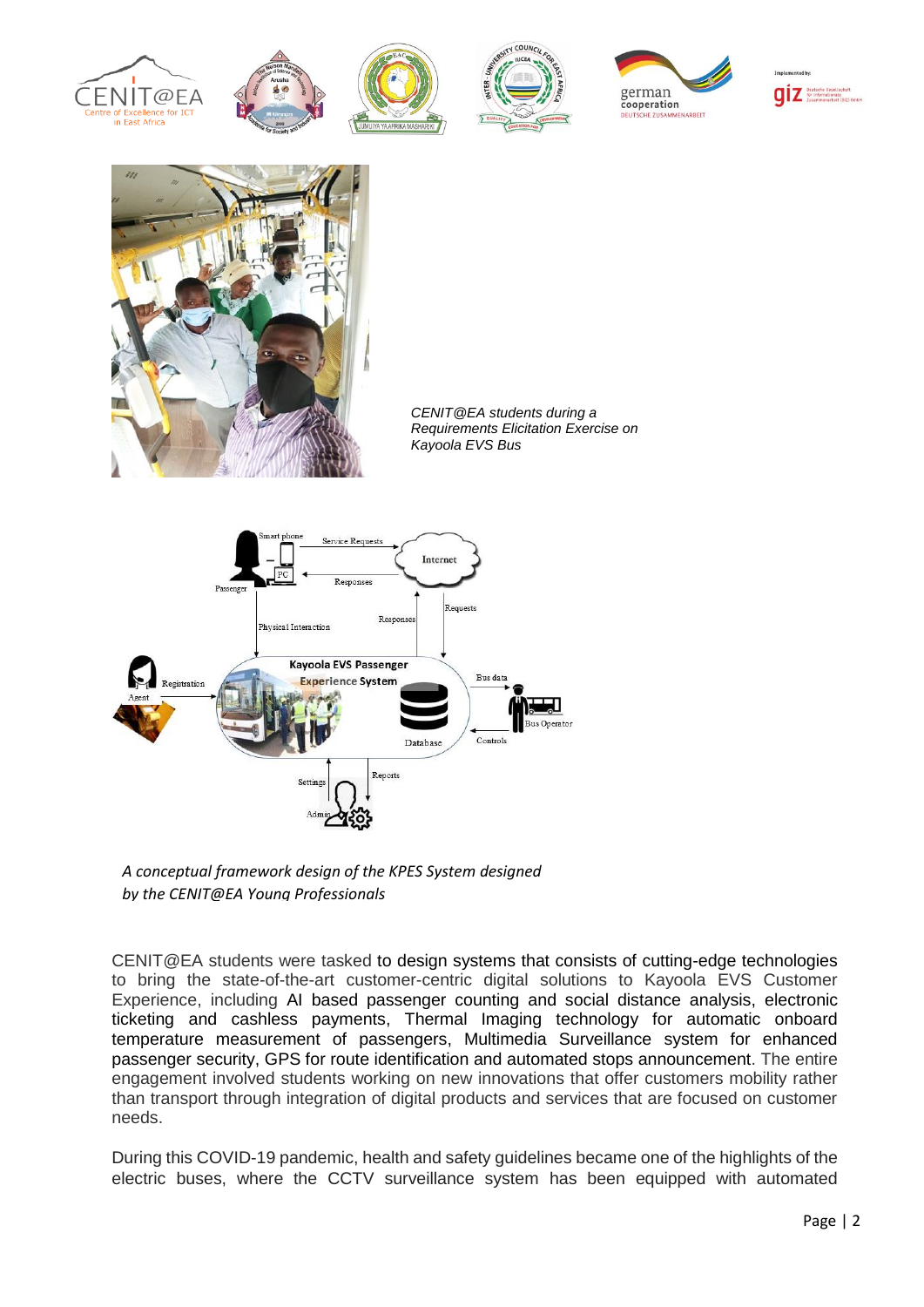

monitoring and sensing technology at the entrance. Implemented as a proof of concept for the Kayoola EVS Bus is the installation of the contactless temperature sensing device that monitors passengers, using microcontrollers and sensors, having the capacity to read the temperature at 5cm distance and displays on the LCD screen. As part of the passenger experience system, Ivaan Koojo, an embedded systems student, has also implemented an integrated solution for the Kayoola EVS Passenger Security System. One of the uniqueness of the security system integration, is the real-time monitoring and tracking of passenger traffic data in the bus at any given time, the system traces and records the number count of passenger boarding the bus.

Ivaan Koojo has incorporated a device to the CCTV surveillance system camera lens, by performing Artificial Intelligence (AI) and Machine learning analysis for social distancing, people detection and counting, adding algorithms that provide data reports through the footage display of the lens.

**"We have been engaged in a number of technical activities including requirements gathering, systems requirements analysis and validation, designing and modelling the architectural description for the KPES system based on stakeholder views and recommendations",** states **Ivan Koojo**.

On the other hand, Jevinarlys Shabuyanga has managed to complete the design of a digital platform that provides real-time transport information, payment, and transaction processing. The cashless payment system offers passengers value add through the use of a mobile application to access mobility solutions when travelling with the Kayoola EVS Bus. Implementation of cashless payments system includes travel cards swiped by passengers to complete payments. Kiira Motors sought to add value to the features of the bus giving users and clients the advantage to enjoy a modern digital and tech-enabled transport experience. The cashless payments have been enabled via the mobile app that links passengers to mobile network platforms and bank transfer channels. Payment transactions are done either by tapping the card or scanning the QR code and accessing the mobile payment platforms to make payments for the passenger's trips. Most of the developments and enhancement will be completed offsite.

The customer-centric digital solutions are designed for the bus operators and passengers to benefit from the experience, placing a high priority to customer's needs and ensuring an experience is crafted in every part of Kayoola EVS engineering design. **"Creation of memorable experience to the transportation industry through design of fundamental features and digital mobility solutions is part of the competitive advantage that Kiira Motors has pioneered for the Ugandan and the East African market. The Kayoola EVS Bus is none like other in the region,"** explains **Simon Miyingo, Information Systems Manager at KMC.**

Through the implementation of the digital solutions, KMC envisions transforming public transit in East Africa in providing transport users with a seamless commuting experience, bringing every mode of transport together into one single app that integrates transport options from different providers and ultimately redefining the journey experience. A pilot test of the mobile app and the security system has taken place internally with KMC employees, plans are under way for public testing and collection of feedback by end of March 2021.

**"As KMC was birthed out of research conducted by a team of students at Makerere University who resolved to embark on a project aimed at designing and building electric vehicles in Uganda, we believe in the power of engaging local young professionals to leverage their expertise in design thinking and conceptualization of digital innovations for the region of East Africa," Paul Isaac** reaffirms.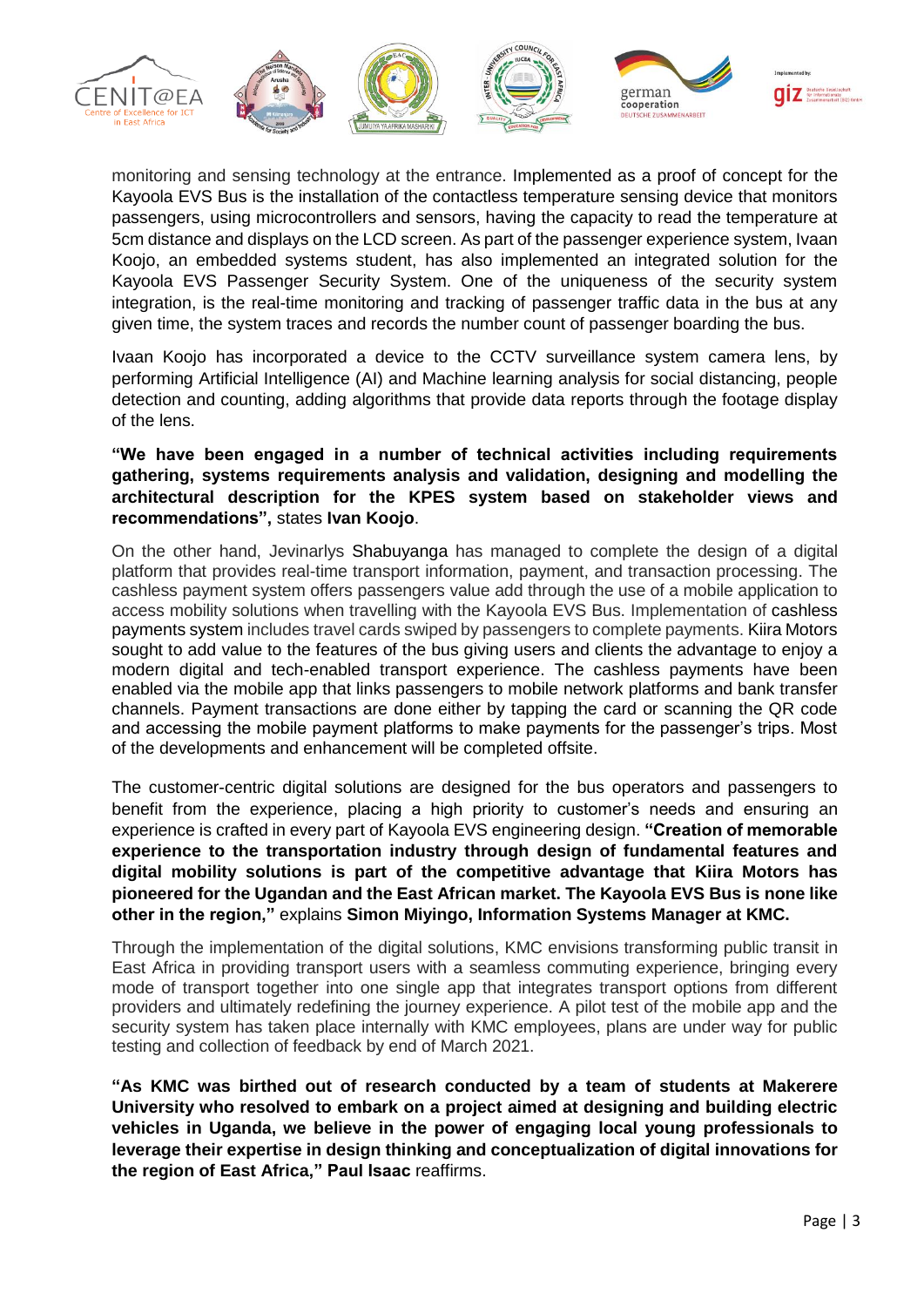

The continued collaboration between CENIT@EA and KMC is sealed through a Memorandum of Understanding (MoU) that aims to advance research and innovation in digital mobility solutions in the East African community (EAC), in line with the global automotive technology foresight for enhancing mobility safety, security, operational and energy efficiency. The partnership will comprehend applied research, guest lecturing and pilot projects, joint capacity building, cocurated seminars and conferences, and entrepreneurship promotion activities such as hackathons and bootcamps, that will involve CENIT@EA students and beneficiaries of its project.



*The Kayoola Mobile App User Interface wireframes*